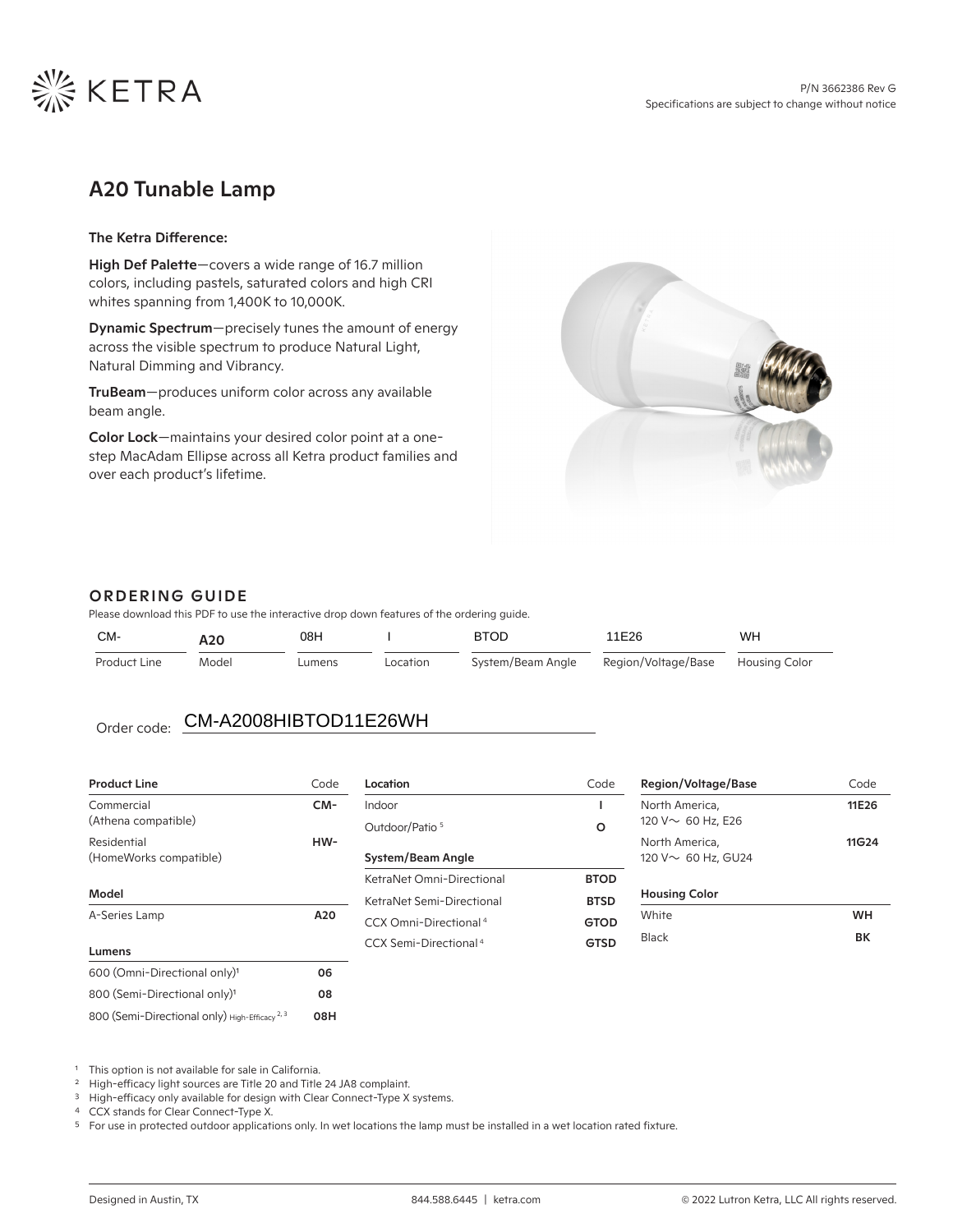

## SPECIFICATIONS1

#### Optical Performance

| Lumen Output <sup>2</sup>            | 600 lm<br>800 lm                                  |
|--------------------------------------|---------------------------------------------------|
| CRI (Ra) <sup>3</sup>                | >90                                               |
| Lumen Maintenance <sup>3</sup>       | 50,000 hours to L70 @ 25 °C Ambient               |
| Color Point Maintenance <sup>4</sup> | One-step MacAdam Ellipse over<br>product lifetime |
| Color Point Range <sup>4</sup>       | 1400 °K - 10,000 °K, Fully Saturated, &<br>Pastel |
| Equivalent Traditional Lamp          | 40 W / 60 W Incandescent lamp                     |
| Dimming Range <sup>4</sup>           | $0.1 - 100\%$                                     |

#### Environmental

| $0 - 50^{\circ}$ C            |
|-------------------------------|
| $-25$ to 0 $^{\circ}$ C       |
| $-20-80^{\circ}$ C            |
| 0-95%, Non-condensing         |
| UL, cUL, RoHS, FCC Class B    |
| <b>UL Damp Location, IP20</b> |
|                               |

#### Mechanical

| $8.39$ oz $(234q)$                        |
|-------------------------------------------|
| <b>Powder Coated</b><br>Aluminum, Polymer |
| Non-yellowing PMMA                        |
| E26<br>GU <sub>24</sub>                   |
|                                           |

#### Electrical

| Power consumption  | A20.06 10 W<br>A20.08 11 W                                                                                                                                                                                                                                                                                                                                                               |
|--------------------|------------------------------------------------------------------------------------------------------------------------------------------------------------------------------------------------------------------------------------------------------------------------------------------------------------------------------------------------------------------------------------------|
| Power Factor       | >0.9                                                                                                                                                                                                                                                                                                                                                                                     |
| Current            | 100 mA Max                                                                                                                                                                                                                                                                                                                                                                               |
| Efficacy           | $>60 \, \text{Im/W}$                                                                                                                                                                                                                                                                                                                                                                     |
| Emergency Lighting | Evaluated by UL <sub>®</sub> for use in emergency<br>lighting systems in accordance with<br>standard UL.924 and CSA C22.2 No. 141<br>when paired with the LVS <sub>IM</sub> model<br>LUT-SHUNT-A-TD (UL® file E206507). See<br>Lutron Application Note 106 (P/N 048106)<br>at www.lutron.com for wiring details.<br>This is only applicable to CCX fixtures used<br>in an Athena system. |

P/N 3662386 Rev G Specifications are subject to change without notice

2.52 in, 64 mm





<sup>1</sup> All performance measurements taken at 3000 ˚K, 25 ˚C ambient, 100% power input, unless otherwise stated.

<sup>2</sup> Lumen measurement complies with IES LM-79-08 testing procedures.

<sup>3</sup> Lumen maintenance values calculated in accordance to TM-21 procedures based on LM-80 compliant measurement data.

<sup>4</sup> Intensity and color point control requires compatible system.

<sup>5</sup> Color accuracy not guaranteed while operating in Extended Operating Temperature range.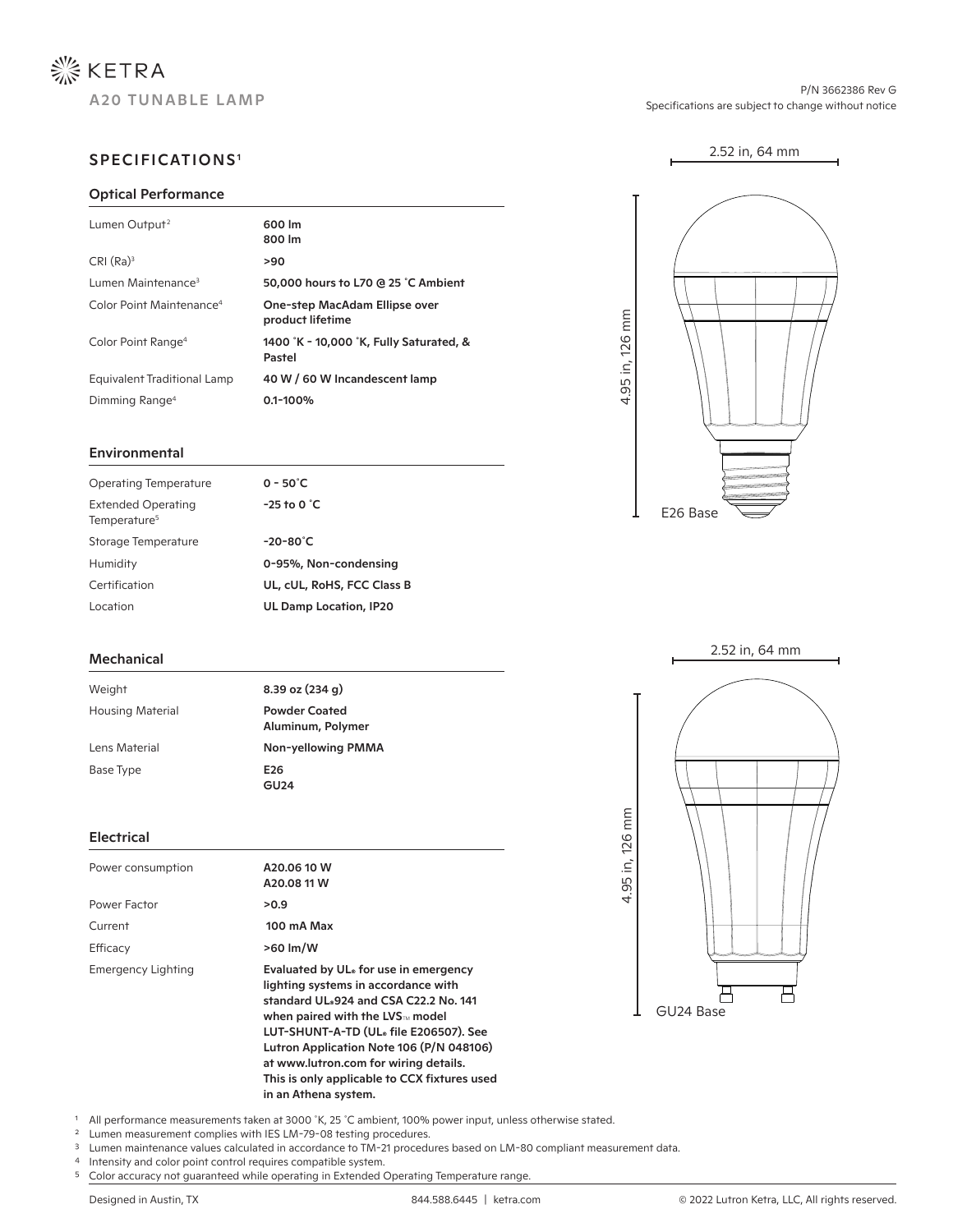